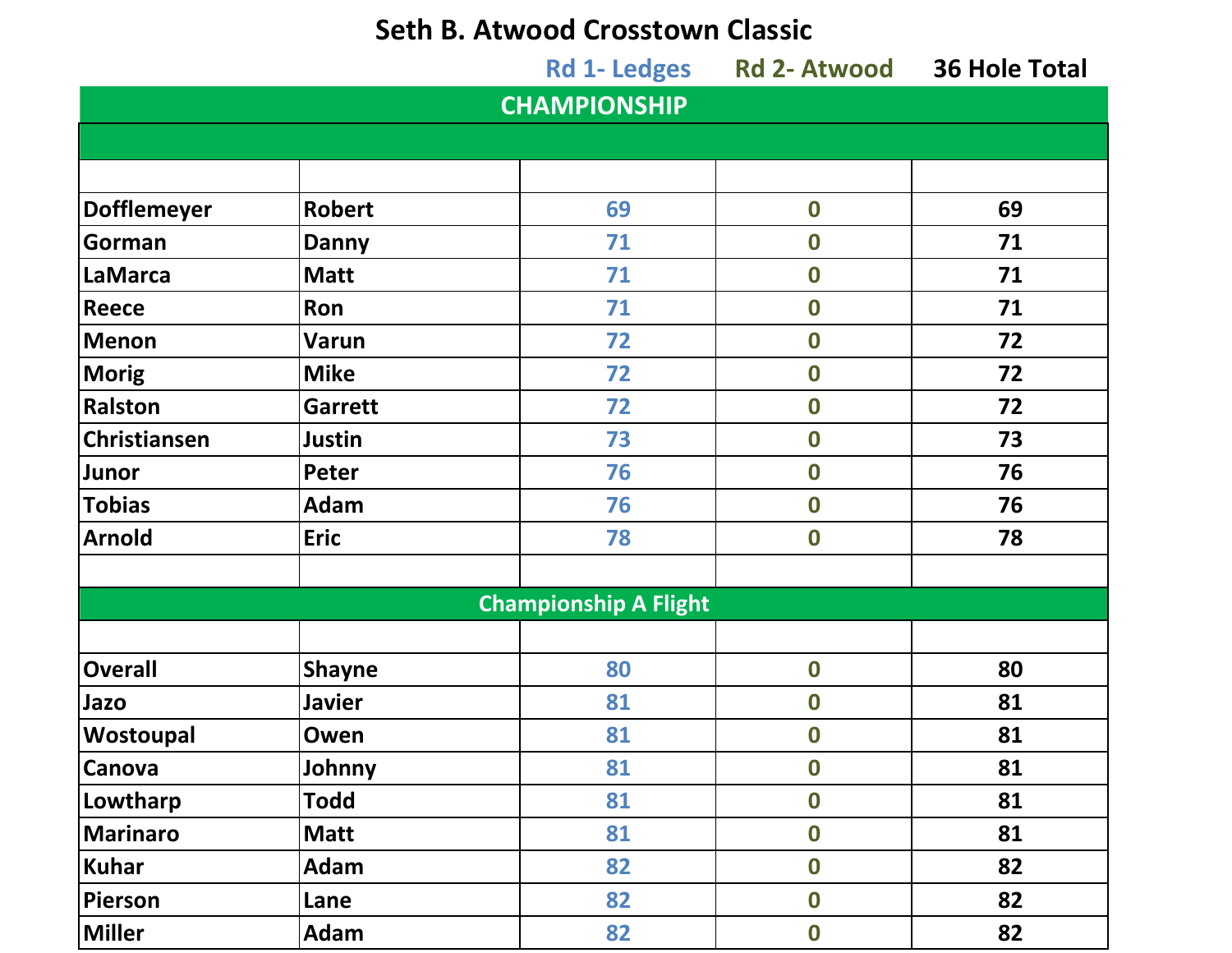| <b>Adas</b>        | <b>Nolan</b>   | 83                    | $\boldsymbol{0}$ | 83 |
|--------------------|----------------|-----------------------|------------------|----|
| <b>Braconier</b>   | Zach           | 85                    | $\boldsymbol{0}$ | 85 |
| <b>Tamar</b>       | <b>Matthew</b> | 85                    | $\boldsymbol{0}$ | 85 |
| <b>Stanley</b>     | Paul           | 90                    | $\boldsymbol{0}$ | 90 |
|                    |                |                       |                  |    |
|                    |                | <b>OPEN DIVISION</b>  |                  |    |
|                    |                |                       |                  |    |
|                    |                |                       |                  |    |
| Spielman           | <b>Mark</b>    | 72                    | $\boldsymbol{0}$ | 72 |
| <b>Sonnek</b>      | <b>Justin</b>  | 77                    | $\boldsymbol{0}$ | 77 |
| Arn                | <b>Matt</b>    | 78                    | $\boldsymbol{0}$ | 78 |
| Lowe               | <b>Adam</b>    | 78                    | $\boldsymbol{0}$ | 78 |
| <b>Bushnell</b>    | <b>Jeff</b>    | 80                    | $\boldsymbol{0}$ | 80 |
| <b>Holmgaard</b>   | <b>Jeff</b>    | 81                    | $\boldsymbol{0}$ | 81 |
| <b>Sweet</b>       | <b>Matt</b>    | 82                    | $\boldsymbol{0}$ | 82 |
| <b>Heinrich</b>    | Josh           | 84                    | $\boldsymbol{0}$ | 84 |
| Rowe               | <b>Carson</b>  | 84                    | $\boldsymbol{0}$ | 84 |
| <b>Tropp</b>       | Jason          | 84                    | $\boldsymbol{0}$ | 84 |
| <b>Sturtevant</b>  | <b>Mark</b>    | 86                    | $\boldsymbol{0}$ | 86 |
| <b>Brown</b>       | <b>Braeden</b> | 87                    | $\boldsymbol{0}$ | 87 |
| <b>Kolkmeyer</b>   | Ben            | 99                    | $\boldsymbol{0}$ | 99 |
|                    |                |                       |                  |    |
|                    |                | <b>SENIOR DIVISON</b> |                  |    |
|                    |                |                       |                  |    |
|                    |                |                       |                  |    |
| <b>Niffenegger</b> | <b>Bob</b>     | 80                    | $\boldsymbol{0}$ | 80 |
| <b>DeCastris</b>   | <b>Frank</b>   | 84                    | $\boldsymbol{0}$ | 84 |
| Larson             | Bill           | 84                    | $\boldsymbol{0}$ | 84 |
| <b>Monczack</b>    | John           | 86                    | $\boldsymbol{0}$ | 86 |
| Proudfoot          | <b>Doug</b>    | 90                    | $\boldsymbol{0}$ | 90 |